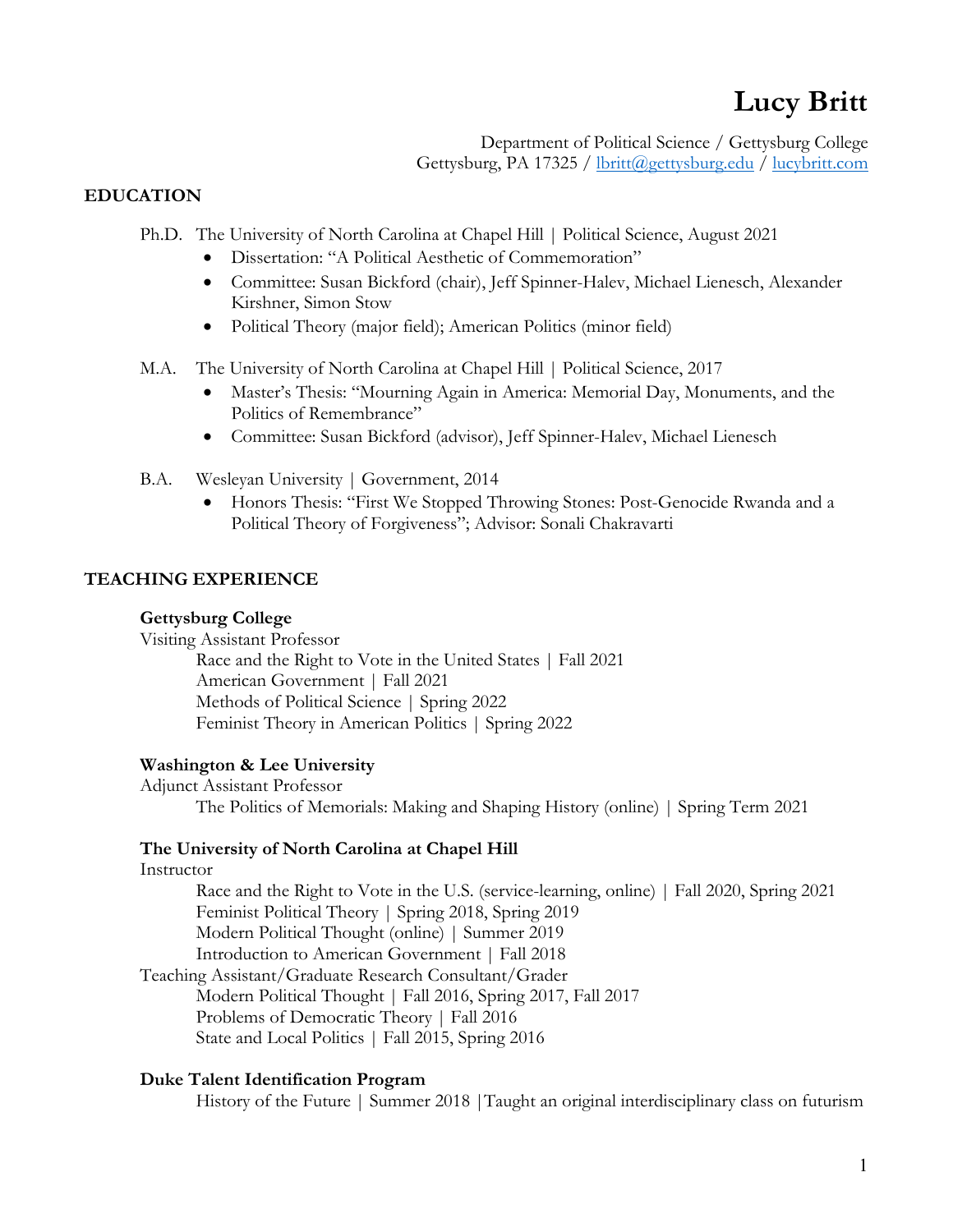### **PUBLICATIONS**

"Institutions and Arguments: Simulating the US Policymaking Process," with Ryan Williams. *PS: Political Science and Politics* (2021, published online). https://doi.org/10.1017/S1049096521001013.

"Medicare-for-All or the Status Quo? Simulating Lobbying, Policy Debate, and the Party Line in Congress." In *Simulations in Political Science: Games Without Frontiers*, Ed. Mark Harvey, James Fielder, and Ryan Gibb (Routledge, under contract).

"Confederate Symbols, Emotions, and Political Efficacy," with Emily Wager and Tyler Steelman. *Du Bois Review* (2020). https://doi.org/10.1017/S1742058X2000020X.

"Toward Forgiveness: Arendt's Banality of Evil." *SPECTRA: The Social, Political, and Ethical Theory Archives* 3.2 (2014). http://doi.org/10.21061/spectra.v3i2.312.

"Derrida and Conflict." *Critical Theory and Social Justice Journal of Undergraduate Research* 4.1.9 (2014). https://perma.cc/8HFC-6UDU.

# **PUBLIC WRITING**

"Memorial Day was political from the beginning. Here's how the holiday was shaped by race and the Civil War." *The Monkey Cage - The Washington Post* (2021). https://www.washingtonpost.com/politics/2021/05/31/memorial-day-was-political-beginningheres-how-holiday-was-shaped-by-race-civil-war/.

### **RESEARCH INTERESTS**

I primarily research memory, race, and commemoration. My dissertation and current book project explores how political societies choose to represent histories of violence in their physical landscape through monuments, memorials, and other representations. It draws on three case studies – representations of genocide in Rwanda, of chattel slavery in the United States, and of colonial violence in Australia – for insights about how an aesthetic of commemoration might be able to cultivate sensibilities among the public that work to prevent future mass violence. Through survey research, I also explore race and politics, racial attitudes, whiteness, and the intersection of race and memory in the United States.

### **PAPERS IN PREPARATION**

"The New White Visibility: Racial Solidarity in the Post-2016 Era," with Leah Christiani. Under review.

"A Political Aesthetic of Bodily Vulnerability in Rwanda's Genocide Memorials." Under review.

"Share Your Trauma: A Critical Feminist Theory of Trauma Culture," with Wilson Hammett. Under review.

"Fugitivity, Resistance, and the Memorial Landscape of U.S. Slavery." Target for submission: August 2022.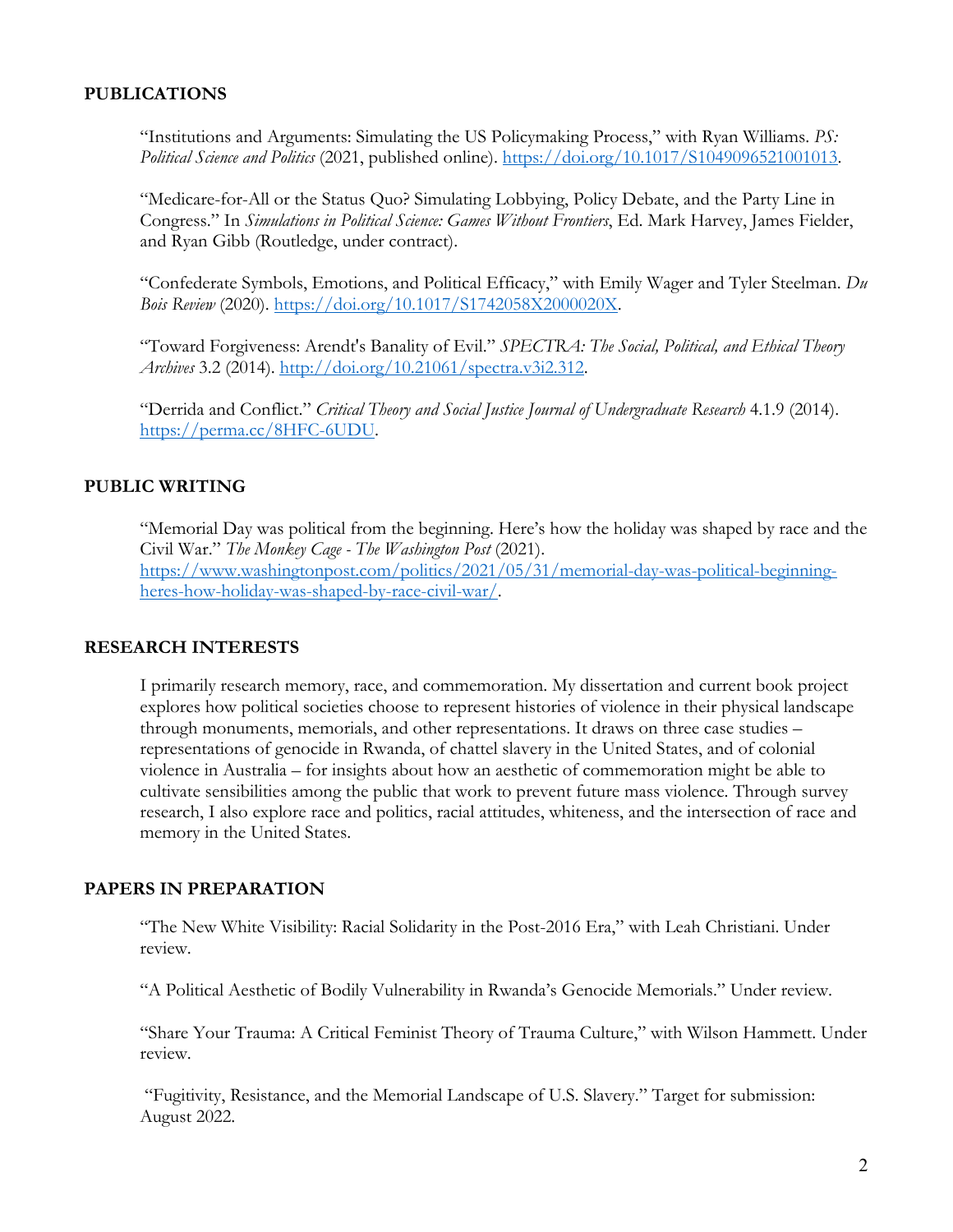"Nice White Liberals: Racial Attitudes Close to Home." Target for submission: summer 2022.

### **SELECTED CONFERENCE PRESENTATIONS**

"Nice White Liberals?", paper prepared for the Southern Political Science Association annual meeting, January 15, 2022.

"Fugitivity, Resistance, and the Memorial Landscape of U.S. Slavery," paper prepared for the American Political Science Association annual meeting, online, September 10, 2020.

"Share Your Trauma: A Critical Feminist Theory of Trauma Culture," paper prepared for the Feminisms Here and Now Conference, Chapel Hill, NC, November 22, 2019.

"Bared Bones: A Political Aesthetic of Bodily Vulnerability in Rwanda's Genocide Memorials," paper prepared for the Association for Political Theory annual meeting, Irvine, October 25, 2019.

"A Political Aesthetic of Remembrance: Colonial Violence in Australia's Memorial Landscape," paper prepared for the Western Political Science Association meeting, San Diego, April 20, 2019.

"Visualizing Violence: The Political Aesthetic of Bodily Vulnerability," paper prepared for the Duke Graduate Conference in Political Theory, Durham, NC, February 8, 2019.

"Confederate Symbols, Emotions, and Political Efficacy," paper prepared with Tyler Steelman and Emily Wager for the Southern Political Science Association meeting, New Orleans, LA, January 4-6, 2018.

"Who Gets Mourned? Memorial Day and the Politics of Remembering Slavery and American Wars," paper prepared for the Southern Political Science Association meeting, New Orleans, LA, January 12-14, 2017.

### **INVITED TALKS**

"Problem at the Polls: A Conversation About Voting Rights," Eisenhower Institute at Gettysburg College, Gettysburg, PA, February 23, 2022.

"Effects of Confederate Monuments on Political Attitudes and Behavior," UNC Center for the Study of the American South, "Tell About the South" talk series, Chapel Hill, February 12, 2019.

### **FELLOWSHIPS AND AWARDS**

#### **Gettysburg College**

- Research and Professional Development Grant, 2021 | \$2,500
- Faculty Fellowship in Community-Based Learning and Research, 2021 | \$750

### **The University of North Carolina at Chapel Hill**

- Ethnic Studies Collective Graduate Working Group Fellowship, 2020 | \$2,000
- Graduate Opportunity Fund (Principal Investigator), 2019 | \$1,350